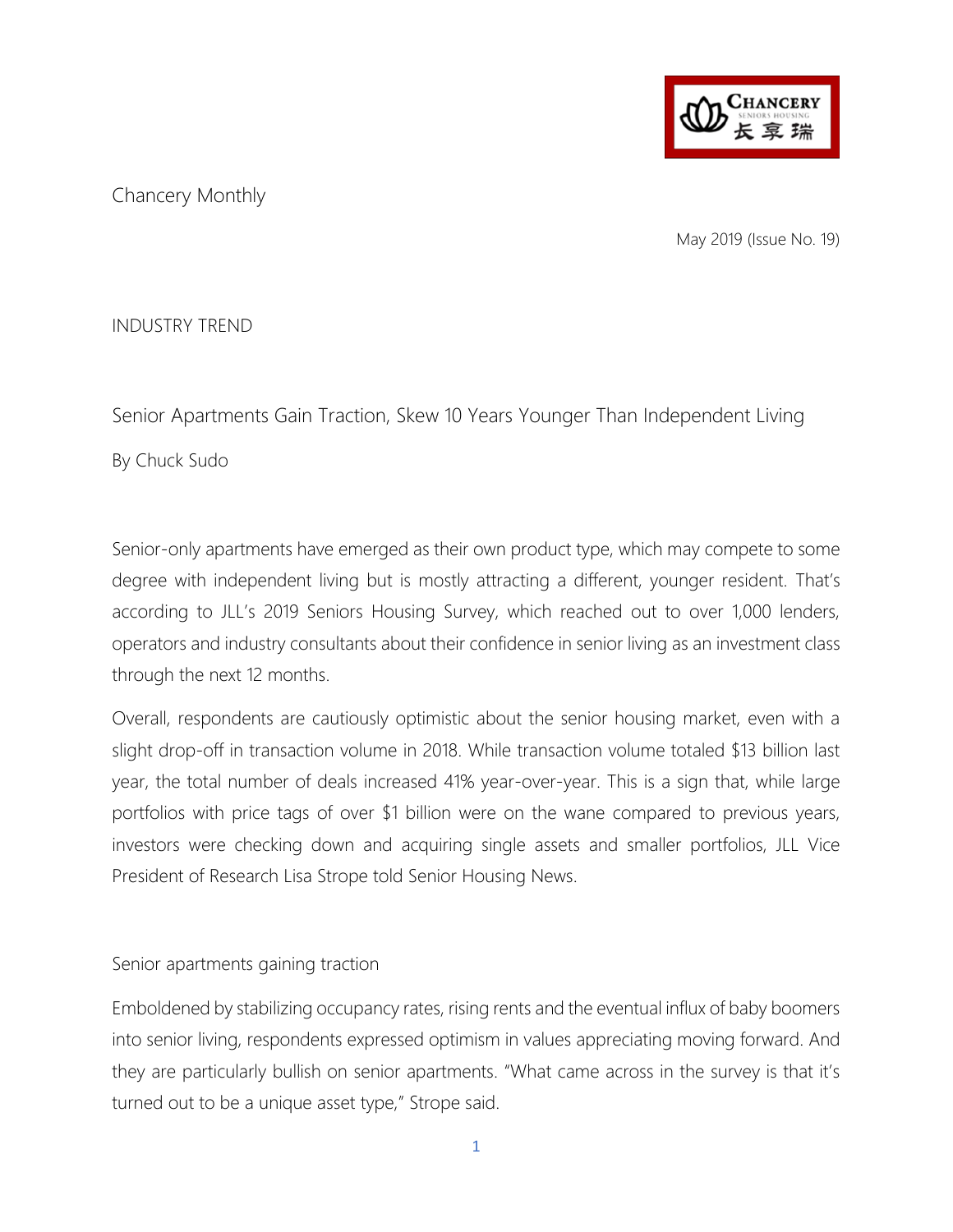

JLL's research indicates an average age of occupancy for senior apartment move-ins in the low 70s, compared to the low 80s for full-service independent living. That, and the lack of the service component standard in independent living, makes senior apartments a more affordable alternative to independent living, while fostering community and security. Between 5% and 8% of baby boomers are expected to transition to senior apartments over the next 20 years. This equates to as many as 6 million people born between 1946 and 1964 needing age-restricted housing.

More important, the 10-year differential in average age of entry suggests senior apartments can be considered their own product type, able to exist alongside independent living without causing a significant impact on the latter's performance. "Senior apartments are targeting a different part of the population," Strope said. "This is becoming clearer as the product type matures." Still, 75% of respondents said that they expect senior apartments to be competitive "to some degree" with independent living. JLL's research found that 57.1% of respondents indicated they see modest increases in value for senior apartments, compared to 45% for freestanding independent living and 40.4% for senior housing.

These findings track with the 2019 Senior Housing Outlook Report from Hunt Real Estate Capital and Senior Housing News, which found active adult surpassed memory care in the eyes of investors, and was second only to independent living as an investment type.

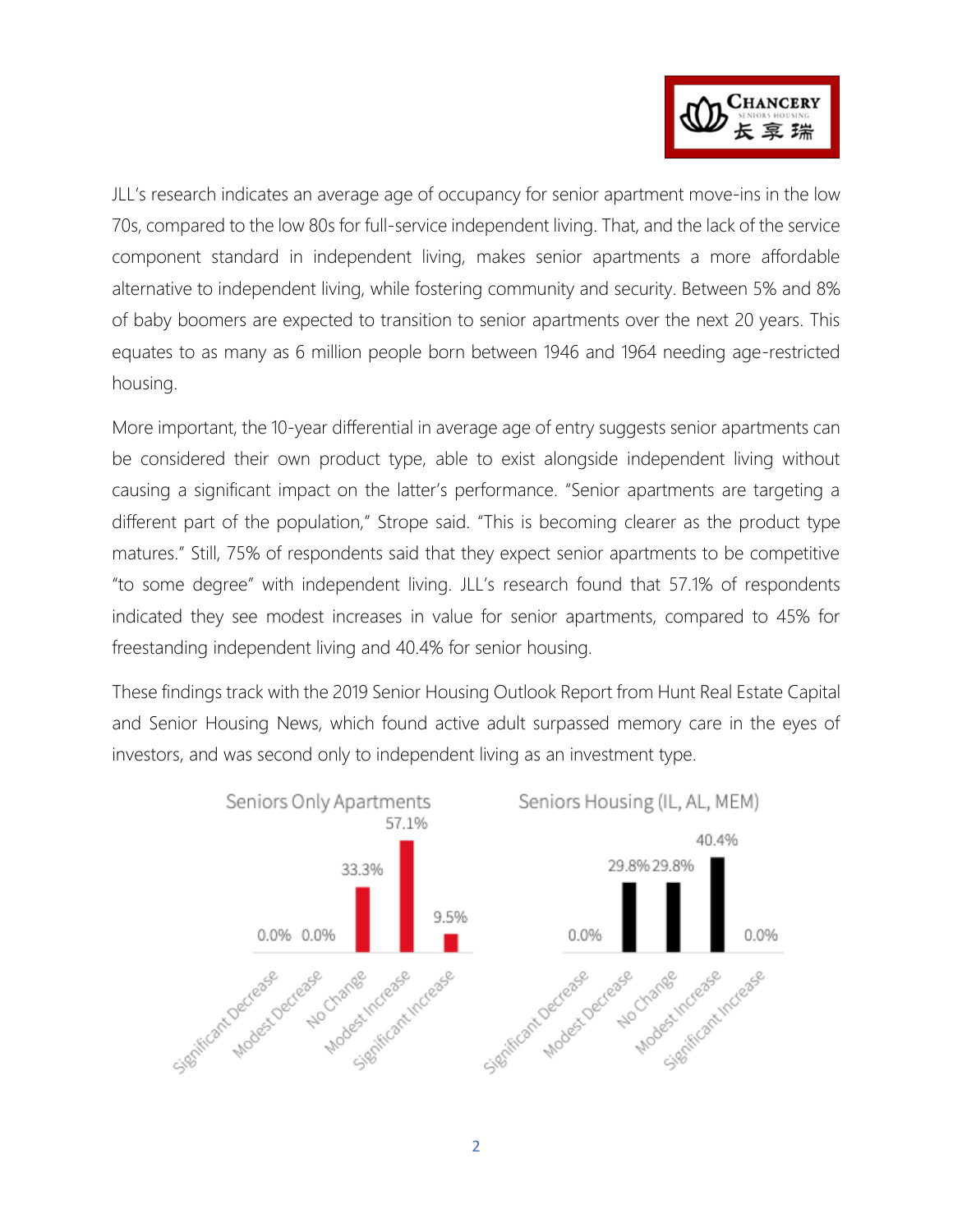

## Lower expenses

Another contributing factor in investor confidence for senior apartments is less growth in expenses, compared to that of the higher acuity product types.

Since senior apartments are almost exclusively a real estate play, they have no service component compared to independent living, assisted living and memory care communities. If an investor can acquire senior apartments at a low cap rate, it can push revenues through rent increases over time, and realize a higher yield upon exit regardless of length of hold, Strope told SHN.

Although active adult is gaining in popularity, it is still a relatively new product type and Strope noted it needs to go through some growing pains before it overtakes independent living among investor appetites. "Both are going to be very strong moving forward," she said.

Original article:

https://seniorhousingnews.com/2019/05/15/senior-apartments-gain-traction-skew-10-years-younger-thanindependent-living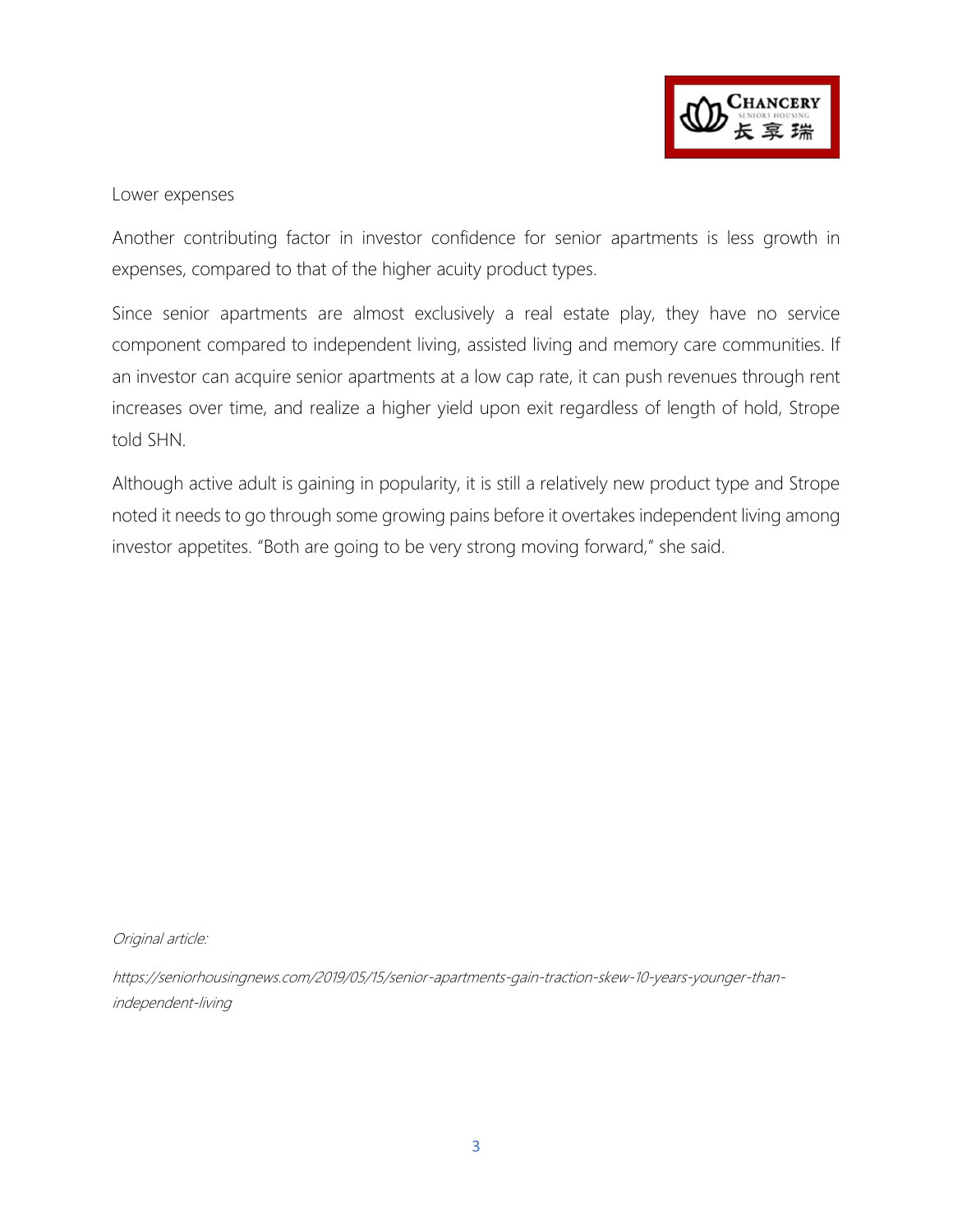

## PROJECT UPDATE

## Bartlett Project Update

The Bartlett Seniors Housing Complex will be a 129-unit apartment building designed for active senior living, located at 550 Bond Street in Oshawa, ON. The Bartlett represents an affordable alternative to conventional seniors housing, offering services that permit seniors to live independently, on an à-la-carte basis through a concierge, in a regular apartment building, while providing the comfort to seniors and their families that care will be available in short order should the need arise.

- 1. Sidewalk protection installation is complete.
- 2. Columns on the 4th floor are being poured through.
- 3. Additional precast stairs have been installed and platforms have been poured for the 4th to 5th floor in the west stairwell!



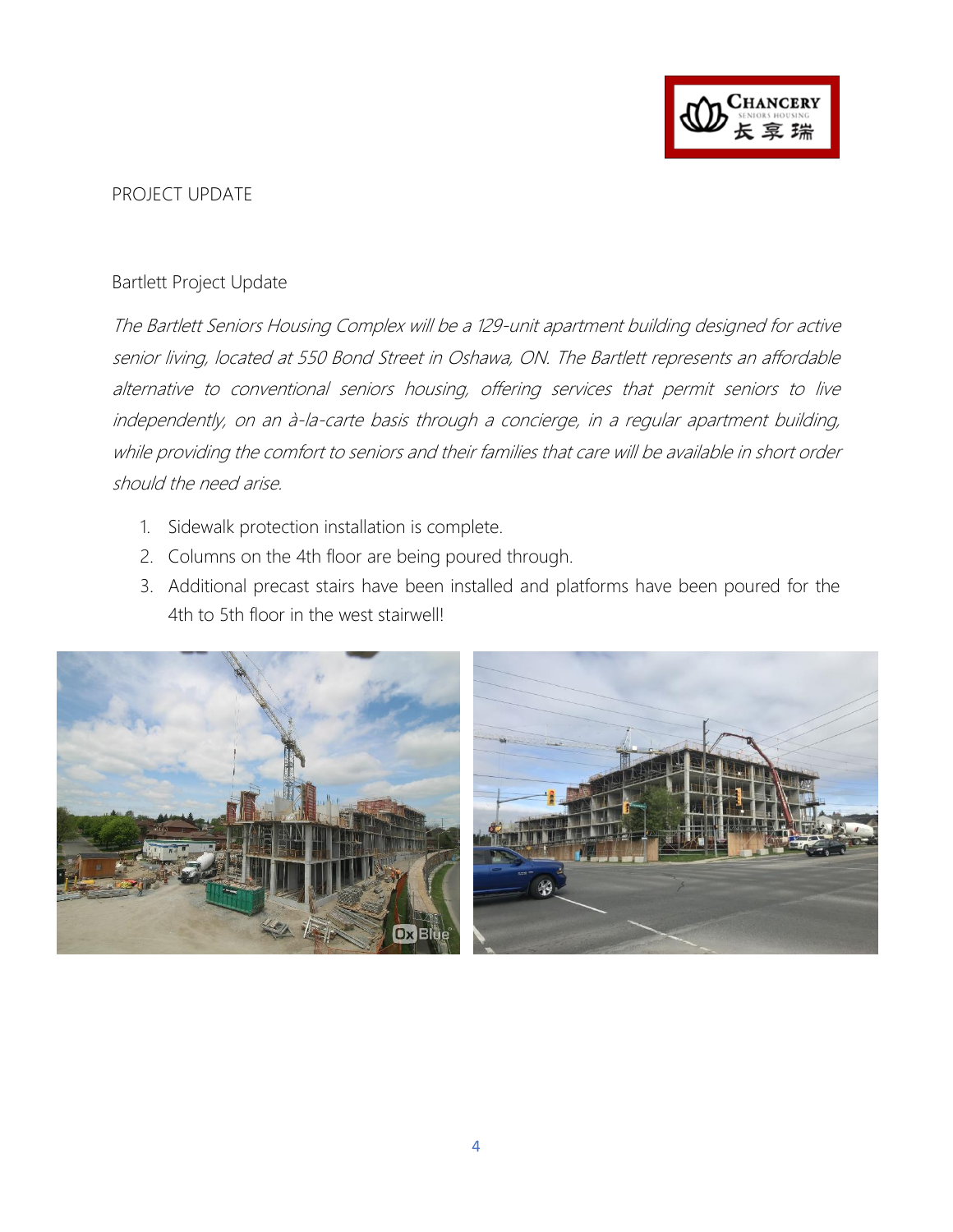

## Bradford Project Update

The Middleton will be a 122-unit apartment building designed for active senior living. It represents an affordable alternative to conventional seniors housing, offering services that permit seniors to live independently, on an à-la-carte basis through a concierge, in a regular apartment building, while providing the comfort to seniors and their families that care will be available in short order should the need arise.

- 1. We have received the final comments from the Town of Bradford with regard to our Site Plan and all work on the plans have been completed for the third round SPA submission. The Town instructed their lawyers to proceed with the documentation.
- 2. We have demolished the house on the site and installed the construction fencing.
- 3. We have finalized all tender documents in April and the General Contract has confirmed with the project budget.